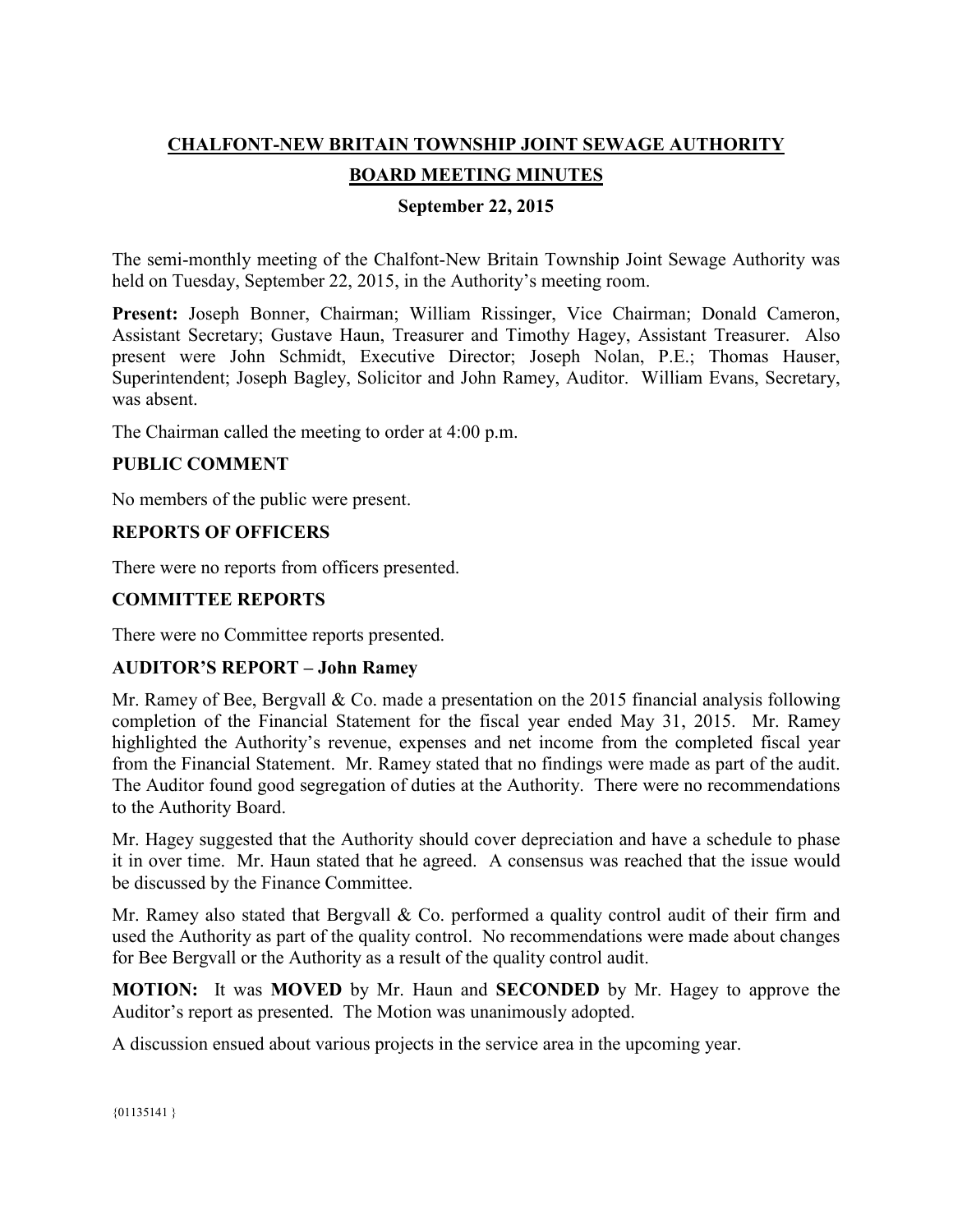## **SUPERINTENDENT'S REPORT – Thomas Hauser**

Mr. Hauser represented a report on Treatment Plant operations for the month of August.

Precipitation: 2.97 inches Average Daily Flow: 2.61 MGD Peak Day Flow: 4.17 MG

Routine maintenance was performed as scheduled in the collection system. Personnel finished adjusting manholes on Butler Avenue. Temporary repair was made to the Vactor truck. The protruding lateral in Rocky Meadows was cut off using a tool at Boulder Drive and Chatham Court. This was the lateral that had previously caused a problem with other laterals.

In the plant, a broken shaft coupling was replaced on the No. 2 aerator. A tripping circuit breaker which was repaired by Thomas Controls was previously reported.

The Board asked a question about laterals and new PVC pipe.

## **EXECUTIVE DIRECTOR'S REPORT – John E. Schmidt**

Mr. Schmidt presented the revised budget for 2015-2016. He pointed out an error on line 55 in the budget provided to the Board. He reviewed revenues, payments by BCWS&A, and adjustments in the budget such as the electrical bill. He reviewed various items regarding Fund 2, equipment additions and replacements, and Fund 3, capital infrastructure projects.

**MOTION:** It was **MOVED** by Mr. Haun and **SECONDED** by Mr. Cameron to approve the revised budget for 2015-2016. The Motion was unanimously adopted.

Mr. Schmidt reported that it was time to close the escrow account for Fountainville Center, Escrow Account No. 88. The project has been completed for some time.

**MOTION:** It was **MOVED** by Mr. Hagey and **SECONDED** by Mr. Rissinger to close Escrow Account No. 88. The Motion was unanimously adopted.

Mr. Schmidt reported that the PMAA Region I dinner will be held at the former Bucks County Country Club on November 12, 2015.

Mr. Schmidt asked if there were any changes to the September 8 minutes. None were suggested.

# **ENGINEER'S REPORT – Joseph Nolan, P.E.**

Mr. Nolan reported that he had not heard any response from Thomas Controls.

Mr. Nolan reported that he has gone over two revisions of the Phase III plans and will give the most recently-revised plans to Mr. Schmidt next week. He reported that CKS is getting close to being able to go out to bid on Phase III. He indicated that the bidding could occur between the mid-to-the-third week of October.

## **SOLICITOR'S REPORT – Joseph Bagley, Esquire**

Mr. Bagley discussed Mr. Logan's correspondence to DEP with the Board.

{ $01135141$  } 2